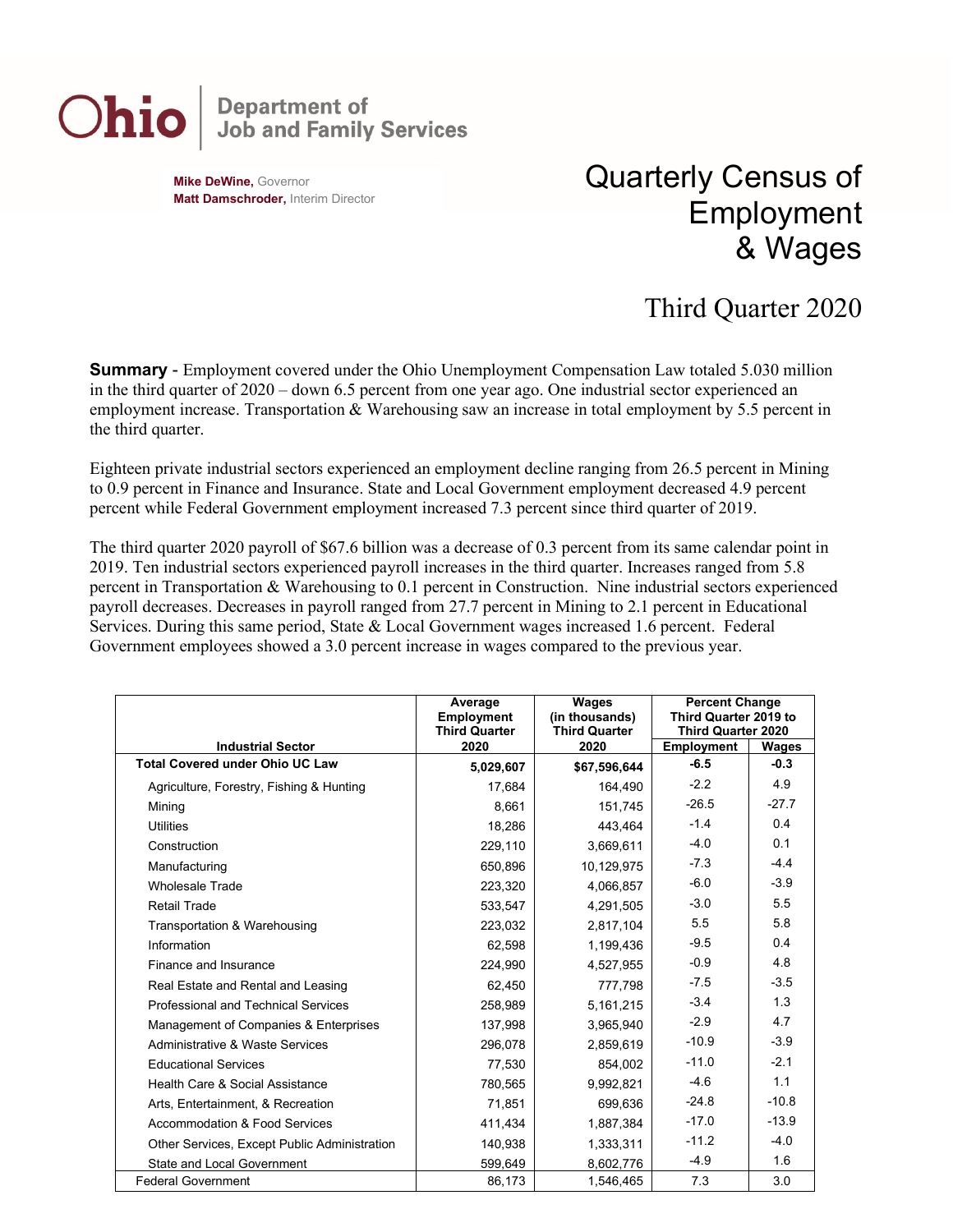All ten of Ohio's largest counties experienced employment decreases from their third quarter 2019 levels. Decreases ranged from 8.7 percent in Cuyahoga County to 6.0 percent in Franklin County.

Two of Ohio's largest counties experienced payroll increases since the third quarter of 2019. Payroll increased by 1.3 percent in Hamilton County and by 1.1 percent in Franklin County. Eight of Ohio's largest counties experienced payroll decreases. Payroll decreases ranged from 4.1 percent in Lucas County to 0.3 percent in Lorain County.

|                                        | Average<br><b>Employment</b> | Wages<br>(in thousands)      | <b>Percent Change</b><br>Third Quarter 2019 to<br><b>Third Quarter 2020</b><br>Wages<br><b>Employment</b> |        |
|----------------------------------------|------------------------------|------------------------------|-----------------------------------------------------------------------------------------------------------|--------|
| <b>Industrial Sector</b>               | <b>Third Quarter</b><br>2020 | <b>Third Quarter</b><br>2020 |                                                                                                           |        |
| <b>Total Covered under Ohio UC Law</b> | 5,029,607                    | \$67,596,644                 | $-6.5$                                                                                                    | $-0.3$ |
| <b>Butler</b>                          | 147,494                      | \$1,909,058                  | $-6.4$                                                                                                    | $-1.3$ |
| Cuyahoga                               | 656,636                      | \$9,899,657                  | $-8.7$                                                                                                    | $-1.4$ |
| Franklin                               | 707,724                      | \$10,780,163                 | $-6.0$                                                                                                    | 1.1    |
| <b>Hamilton</b>                        | 474,923                      | \$8,006,753                  | $-7.8$                                                                                                    | 1.3    |
| Lorain                                 | 91,334                       | \$1,031,709                  | $-7.3$                                                                                                    | $-0.3$ |
| Lucas                                  | 190.043                      | \$2,400,120                  | $-8.2$                                                                                                    | $-4.1$ |
| Mahoning                               | 88,919                       | \$940,784                    | $-8.0$                                                                                                    | $-1.7$ |
| Montgomery                             | 233,574                      | \$2,969,489                  | $-7.3$                                                                                                    | $-1.1$ |
| <b>Stark</b>                           | 148,231                      | \$1,636,396                  | $-6.5$                                                                                                    | $-1.8$ |
| Summit                                 | 248,273                      | \$3,151,491                  | $-6.8$                                                                                                    | $-1.7$ |
| All other counties                     | 2,042,456                    | \$24,871,024                 | $-5.3$                                                                                                    | 0.9    |

The chart that follows presents the percentage of Ohio covered employment in each of the ten largest counties and all other counties combined. Ten of Ohio's 88 counties account for nearly 60 percent of the state's covered employment.



## Percentage of Third Quarter 2020 Employment - Ten Largest Counties